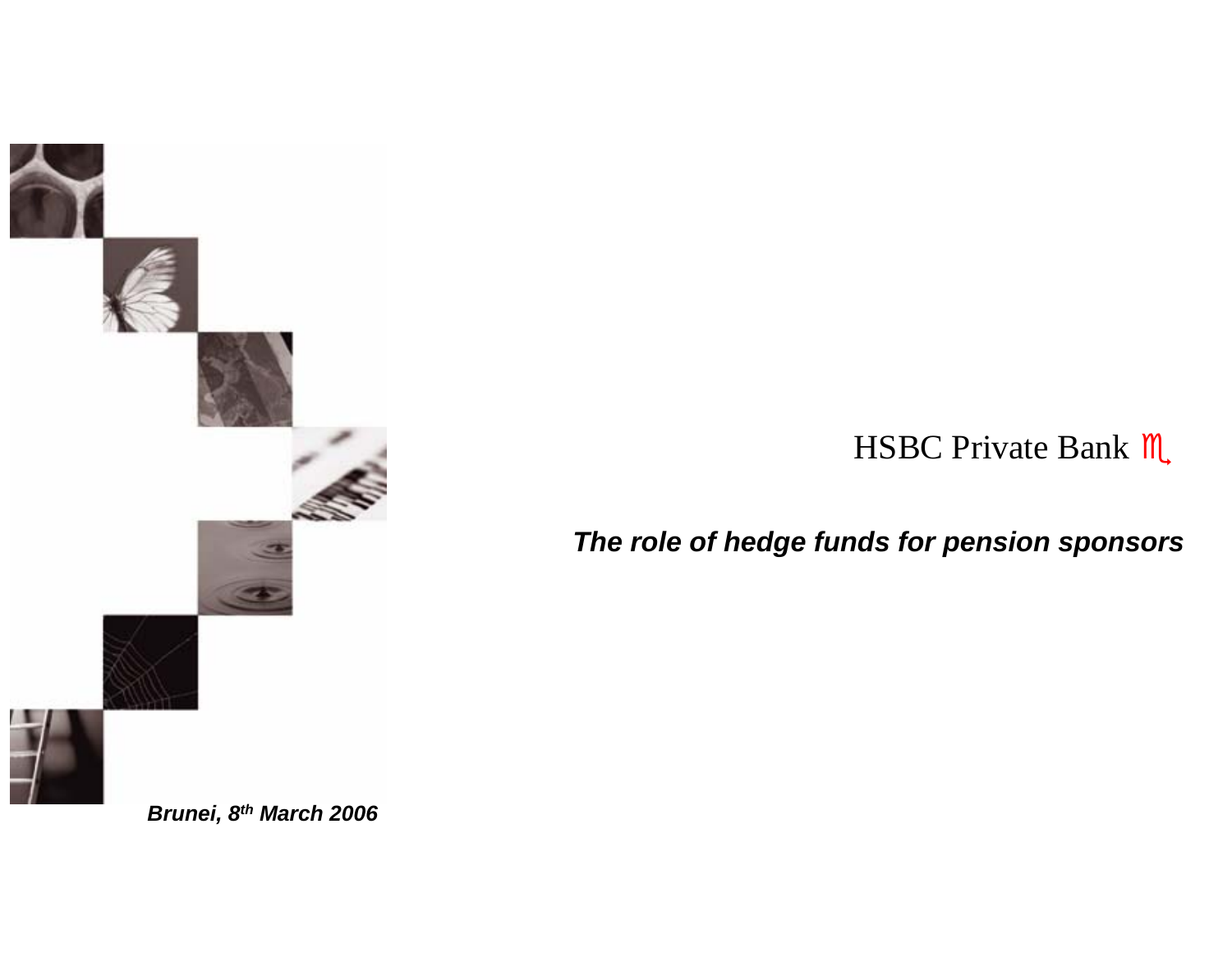Asian institutions playing catch up



Hedge Funds, "the third asset class"



Options for Plan Sponsors



Trends in today's markets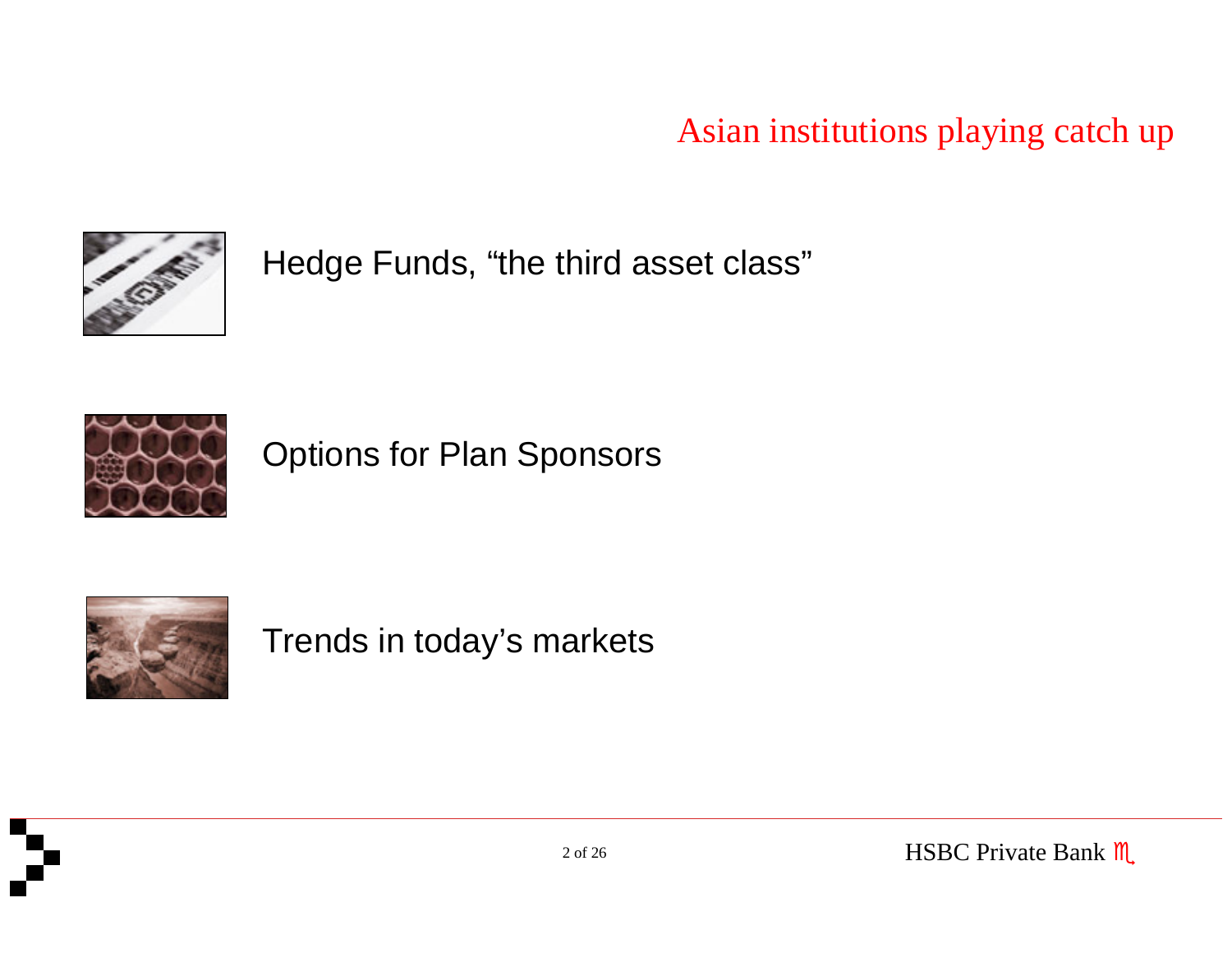

### Hedge Funds, the third asset class

HSBC Private Bank  $M$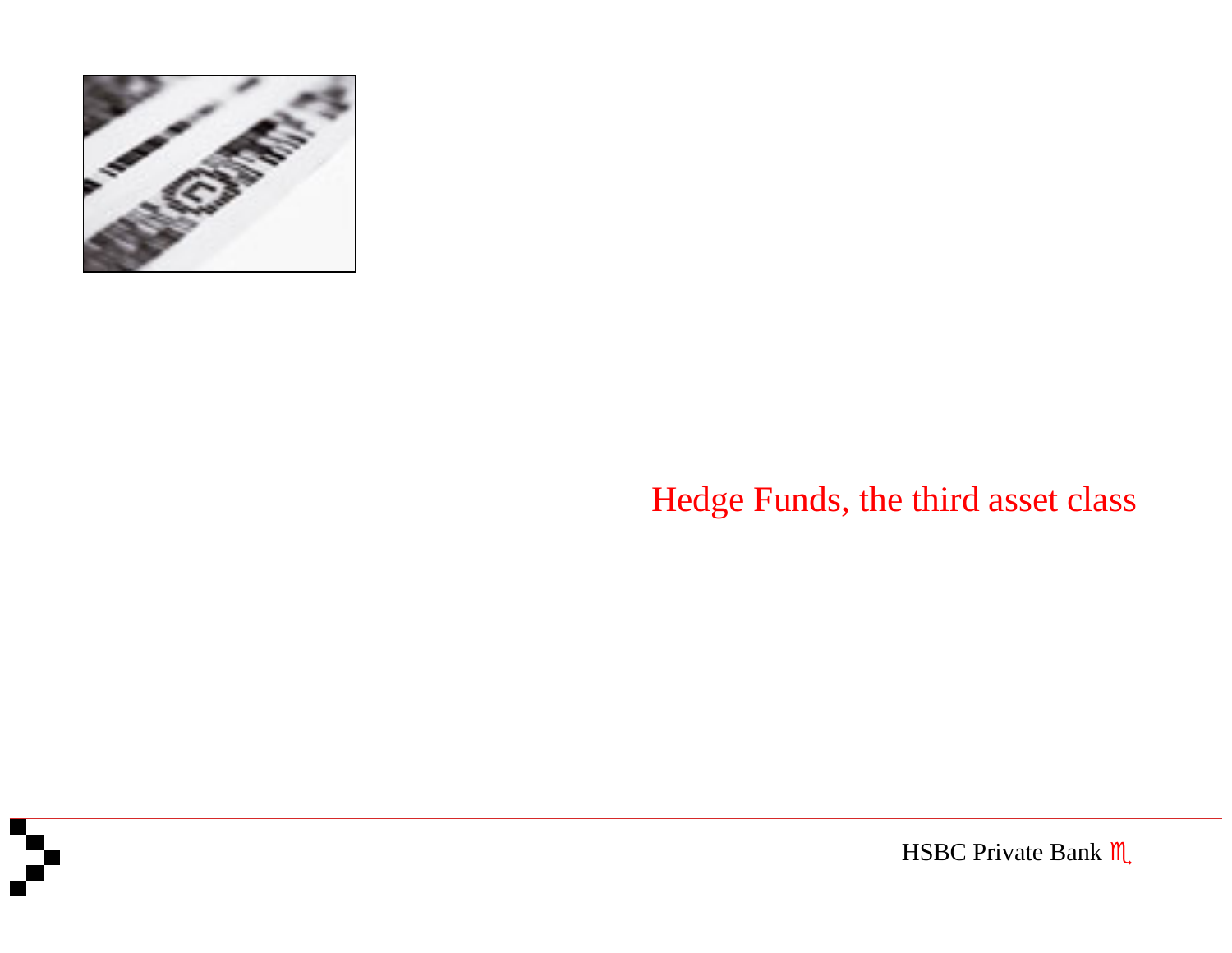

### What are alternative investments?

- Assets other than equities, bonds and cash including
	- $\blacksquare$  Real Estate
	- Private Equity
	- Antiques
	- Art
	- Wine
	- **Hedge Funds**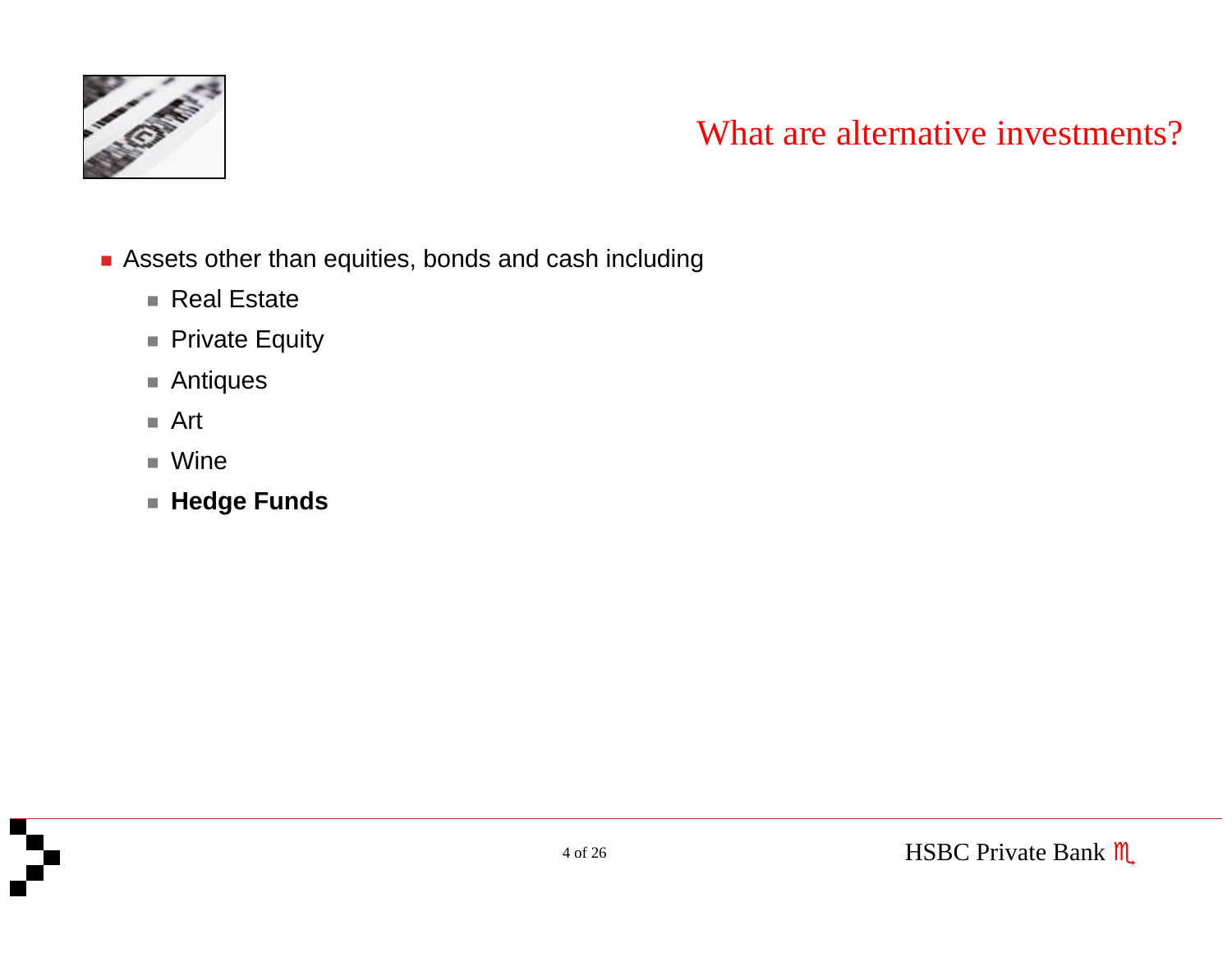

**of Fundal Example 2018 Historical performance USD 3M LIBOR** HFR Fund of Funds Index versus traditional markets

- **Long term performance in line** with global equities
- **Lower volatility than bonds**
- **Limited correlation as** compared to bonds and equities

Source: HSBC Private Bank, Bloomberg Data period from 31 Dec 1995 to 31 Jan 2006 Past performance is no indication of future performance

### Why invest in hedge funds?



#### **Key Statistics**

|                    | HFRI Fund of Funds Index (Gross in Government 3 Month USD-<br><b>Composite Index</b> | <b>MSCI World</b><br>USD) | <b>JP Morgan</b><br>Global<br><b>Bond Index</b> | <b>LIBOR</b> |
|--------------------|--------------------------------------------------------------------------------------|---------------------------|-------------------------------------------------|--------------|
| Annualized Returns | 8.27%                                                                                | 4.07%                     | 5.52%                                           | 4.04%        |
| Volatility         | 6.05%                                                                                | 14.49%                    | 6.50%                                           | 0.54%        |

#### **Correlations**

|                                        | <b>HFRI Fund of Funds Index (Gross in Government</b><br><b>Composite Index</b> | <b>MSCI World</b><br>USD) | <b>JP Morgan</b><br>Global<br><b>Bond Index</b> | 3 Month USD-<br><b>LIBOR</b> |
|----------------------------------------|--------------------------------------------------------------------------------|---------------------------|-------------------------------------------------|------------------------------|
| HFR Fund of Funds Composite Index      | 1.00                                                                           | 0.59                      | $-0.08$                                         | 0.10                         |
| MSCI World Index (Gross in USD)        | 0.59                                                                           | 1.00                      | $-0.23$                                         | 0.01                         |
| JP Morgan Global Government Bond Index | $-0.08$                                                                        | $-0.23$                   | 1.00                                            | 0.09                         |
| US\$ 3 month LIBOR                     | 0.10                                                                           | 0.01                      | 0.09                                            | 1.00                         |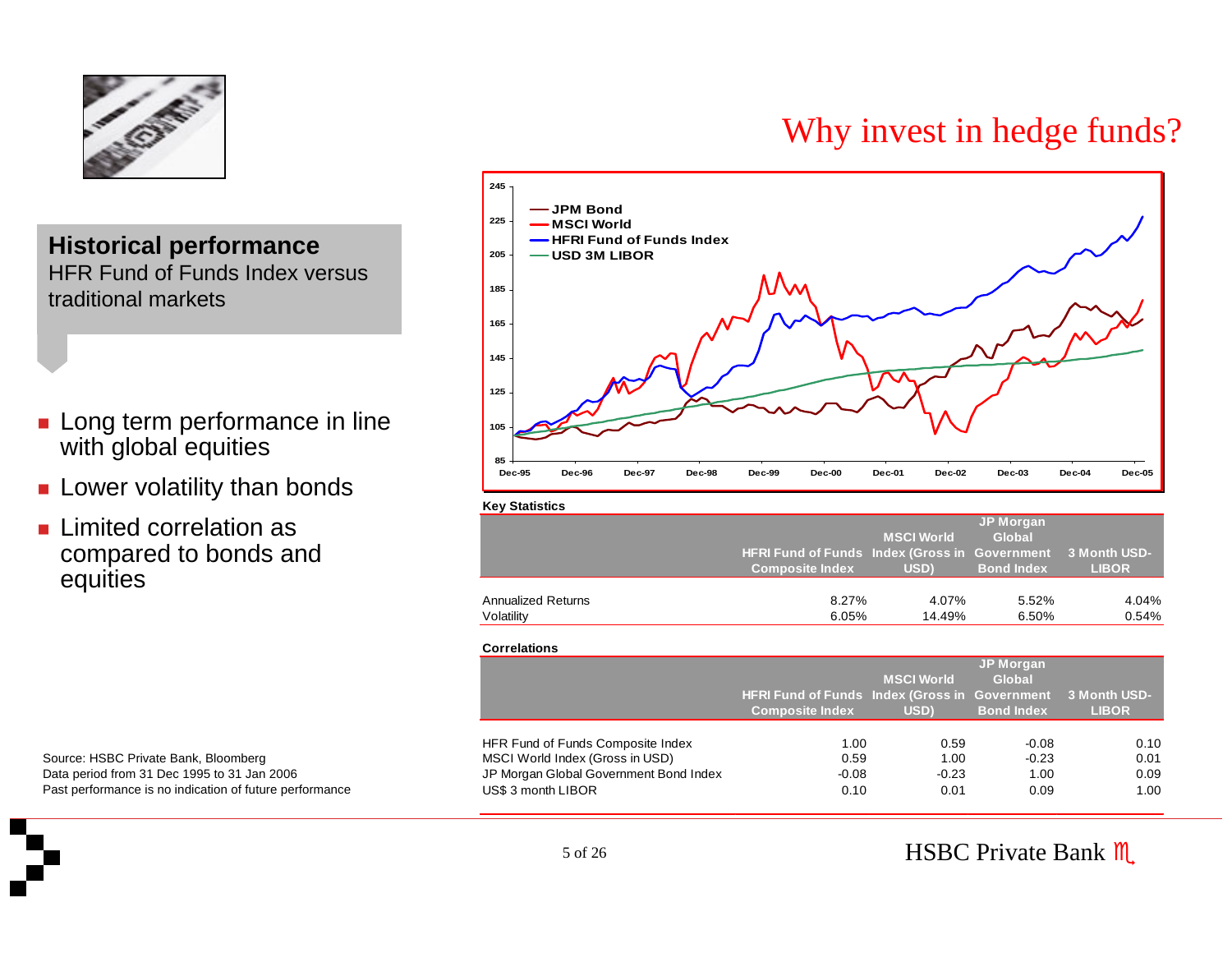

### Improved portfolio returns

**Hedge funds offer market independent returns**

■ When added to an existing portfolio of stocks and bonds, hedge funds may reduce risk while maintaining or improving returns

Source: HSBC Private Bank Data period from Jan 1996 – Jan 2006 Equities are represented by the MSCI World Index, Bonds are represented by the JP Morgan Global Government Bond Index and hedge funds are represented by the CSFB Tremont Hedge Fund Index

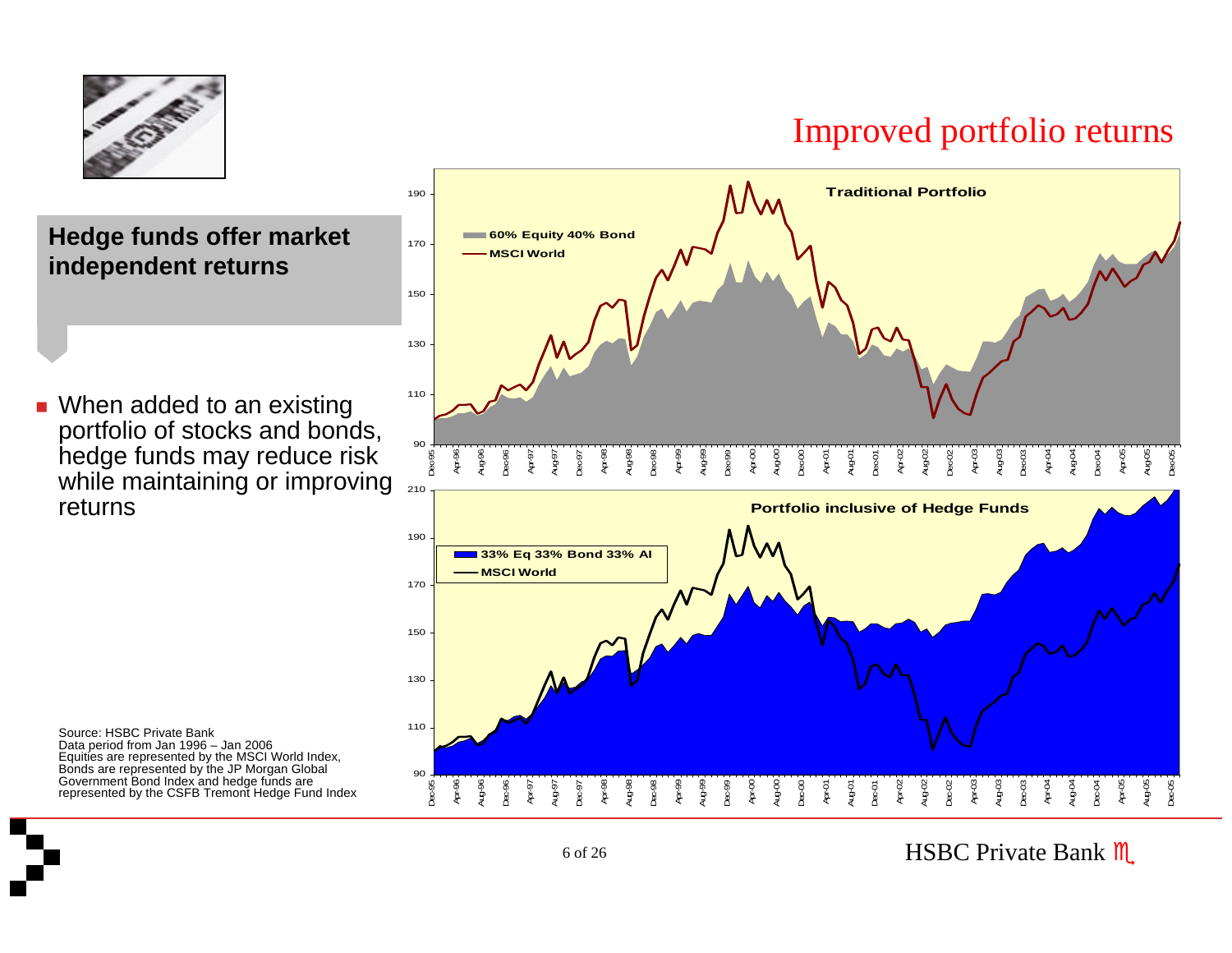

### Performance of HFRI Index during major market declines



Fed raised rates February-D ecember 1994 -5.59%Technology bubble-burst July-August 2000 -3.67% Mexican Peso crisisDecember 1994 -3.75% "9/11" t error attack September 2 0 01 -1.89%Collapse of L TCMJuly-August 1998  $-13.08%$  The Ir aq W ar March 2003-0.03%

Source: HRIL

Data period from 31 Dec 1993 to 30 June 2005

Past performance is no indication of future performance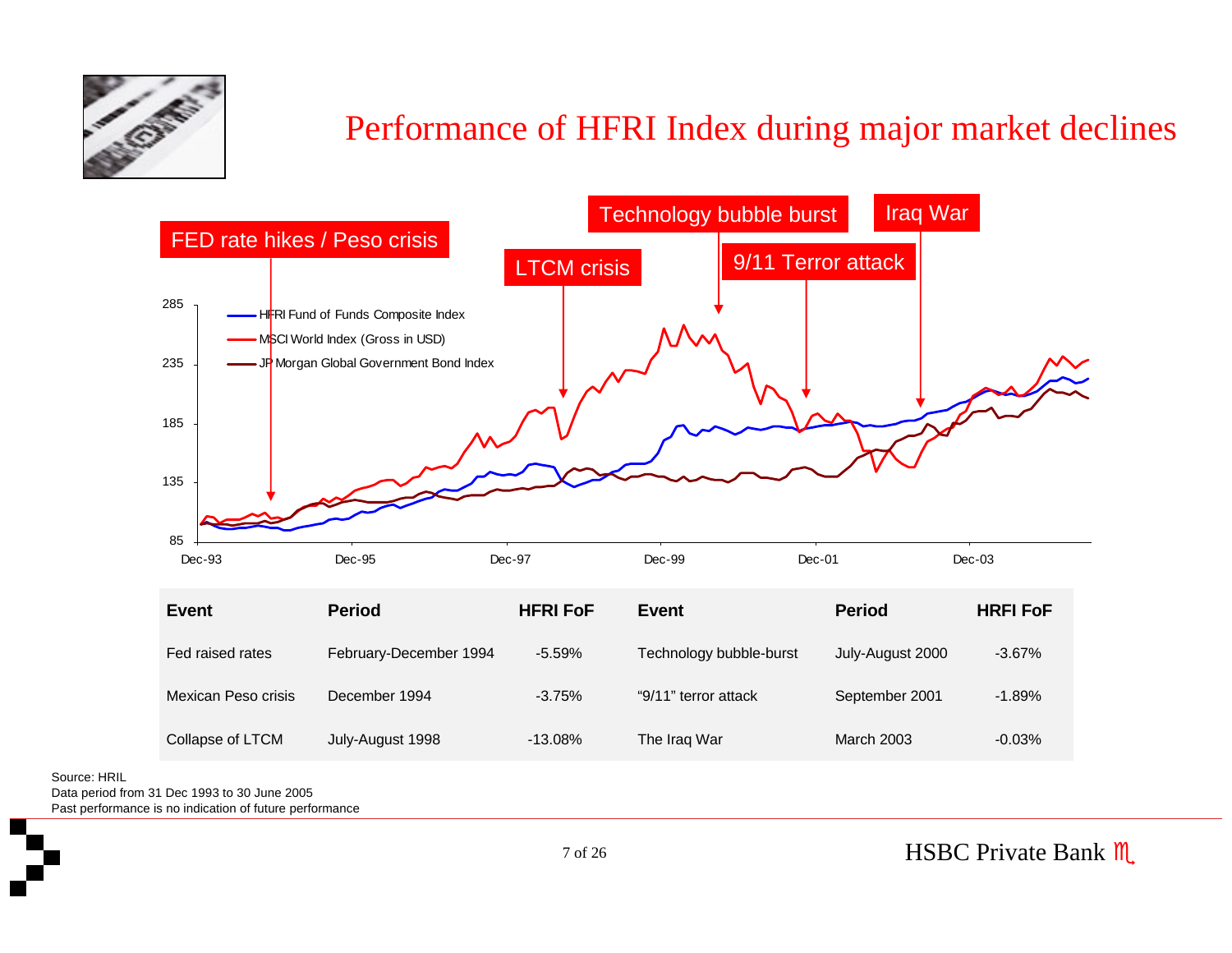

### Risk and return profile of equity, fixed income and cash markets vs various hedge strategies

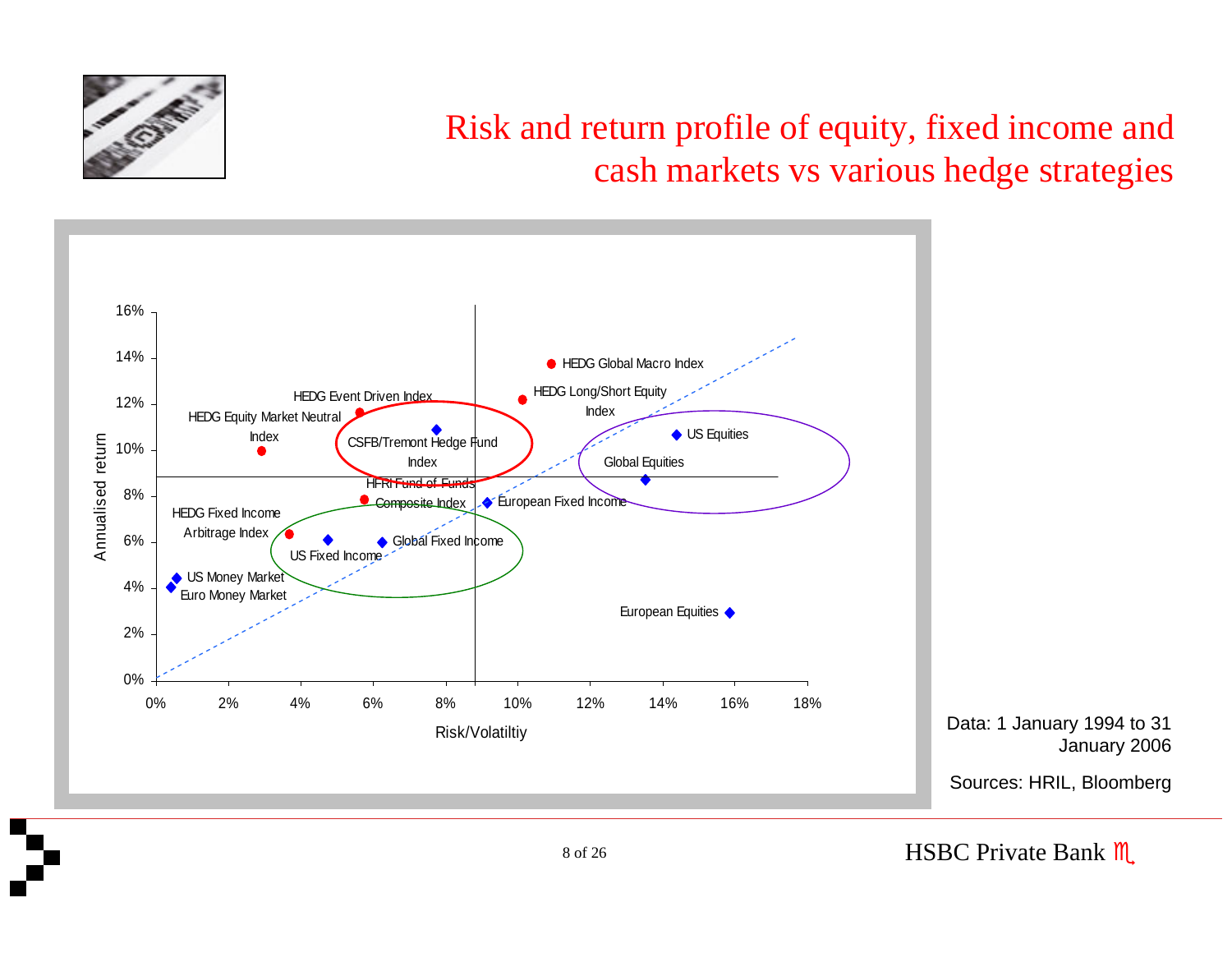

### How much in Hedge Funds?



#### **63% Bonds7% Equities 30% Hedge Fund composite**

Diversified Alternative Composite (DAC) is made up of HEDG Indices in the following proportions:

40% Long/Short, 20% Ev ent Drive n, 1 5% Glo b al Macro, 10% Market Neutral, 10% Convertible Arbitra g e a nd 5 % Fix ed Income.

MSCI World Ind e x (Gross in USD) for Equity a n d JP Morgan Global Government Bond Indexin USD for Bonds.

Data from 1 January 1994 to 31 Januar y 2006

Sources: HRIL, Bloomberg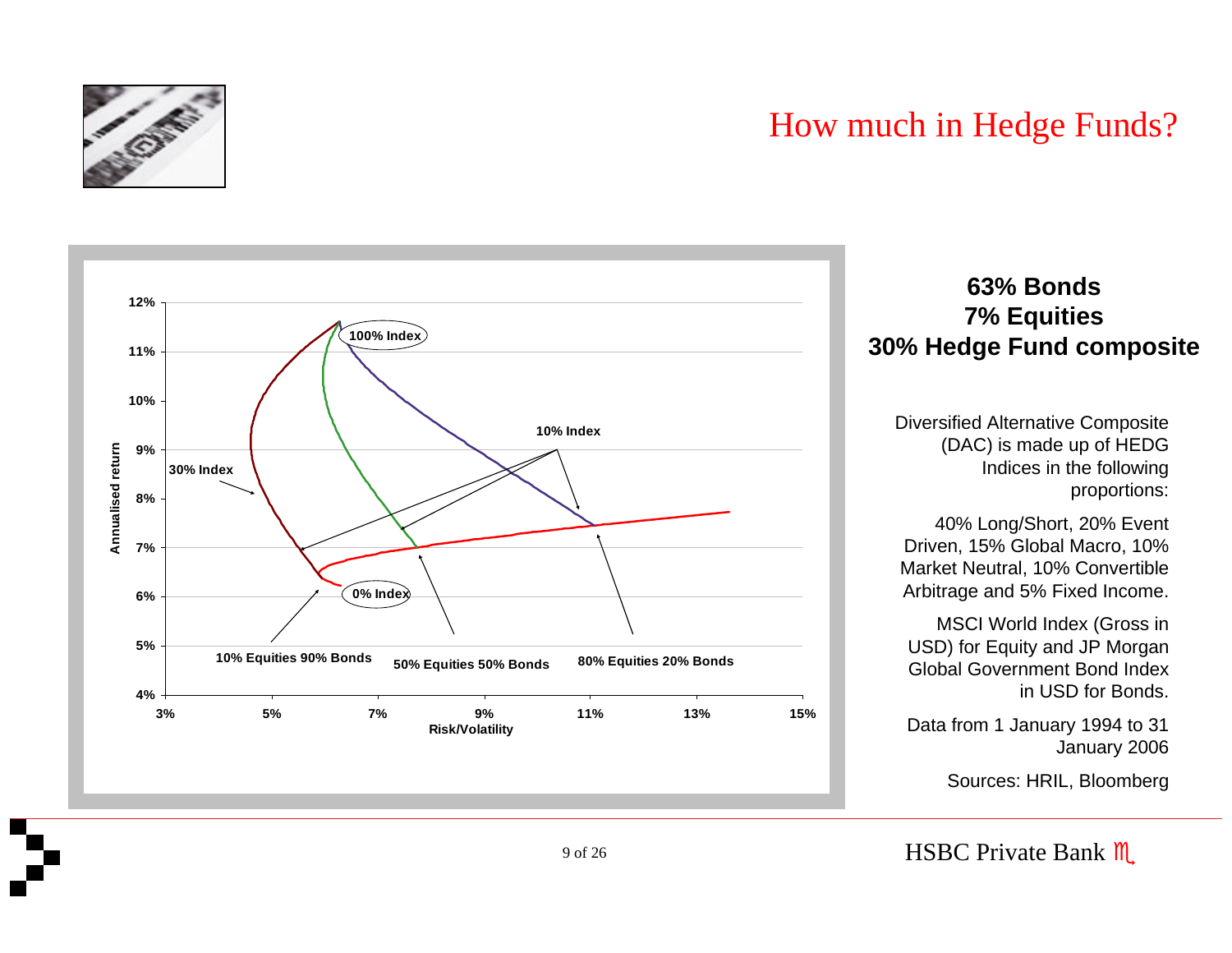

## Options for Plan Sponsors

HSBC Private Bank  $M$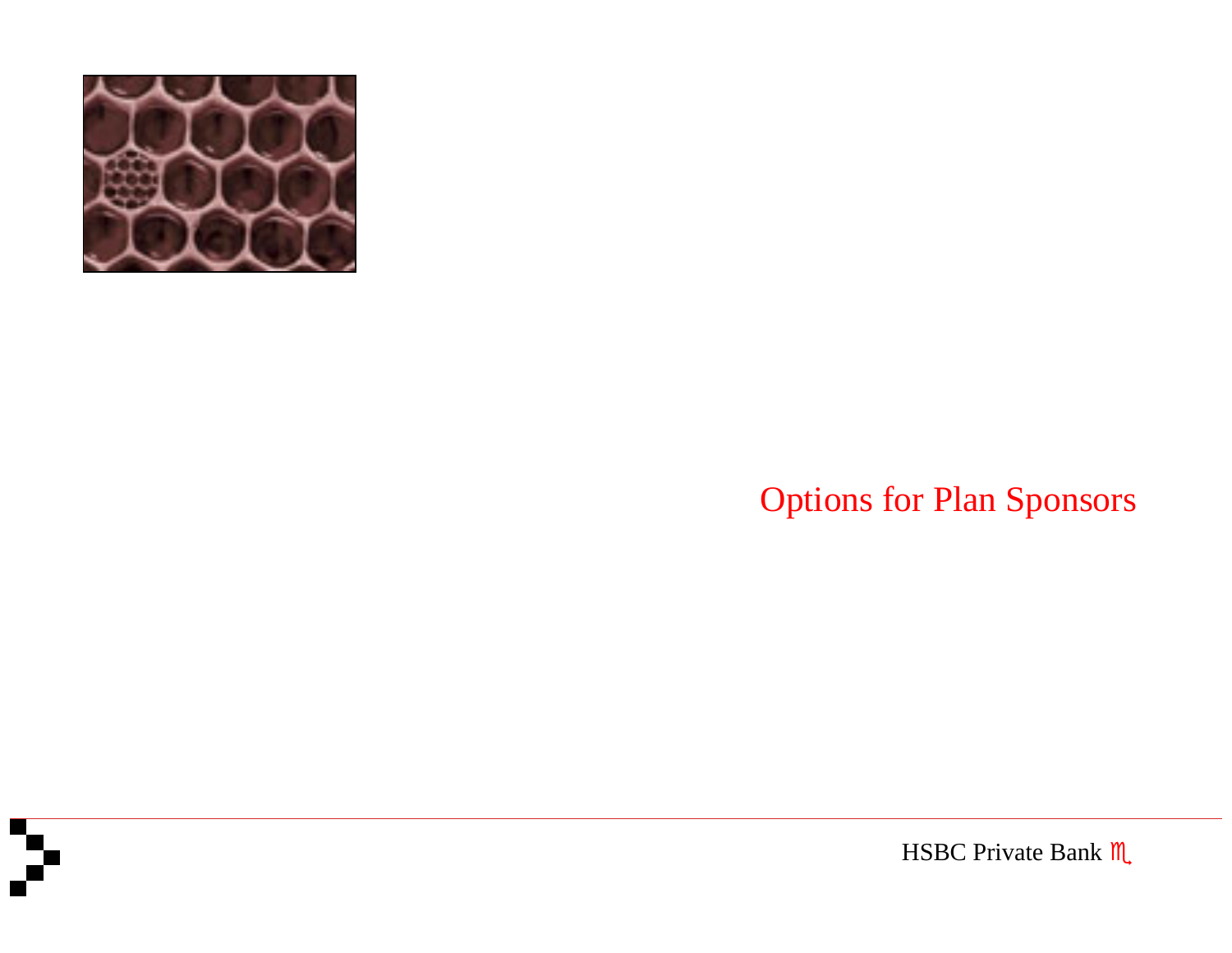

### What options are open to institutional investors?

- $\blacksquare$ **EXECUTED Structured Products**
- $\mathcal{L}_{\mathcal{A}}$ **IDED** Index linked investments
- $\blacksquare$ **Fund of Funds**
- $\blacksquare$ Managed Accounts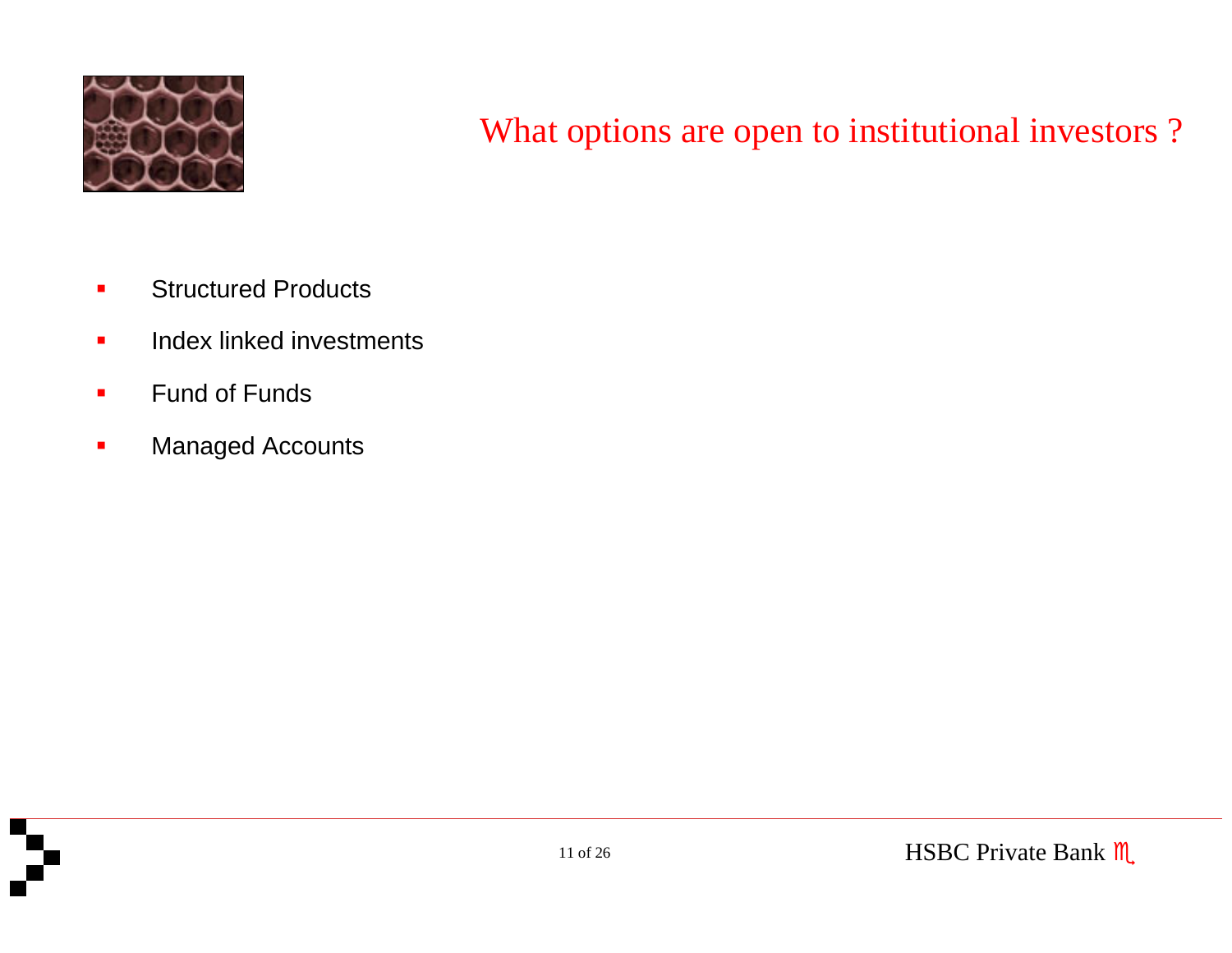

### Structured Products

#### **Positives**

- п Wide range of choice
	- $\overline{\phantom{a}}$ Capital Guarantee
	- $\mathcal{L}_{\mathcal{A}}$ Income producing
- $\blacksquare$  Varying structures
	- $\overline{\phantom{a}}$ Option based
	- $\mathcal{L}_{\mathcal{A}}$ CPPI
	- $\overline{\phantom{a}}$ Options on CPPI
- $\blacksquare$ Easy place to start

### **Negatives**

- L. Interest rate risk
- $\blacksquare$ Long lifespan
- п Expensive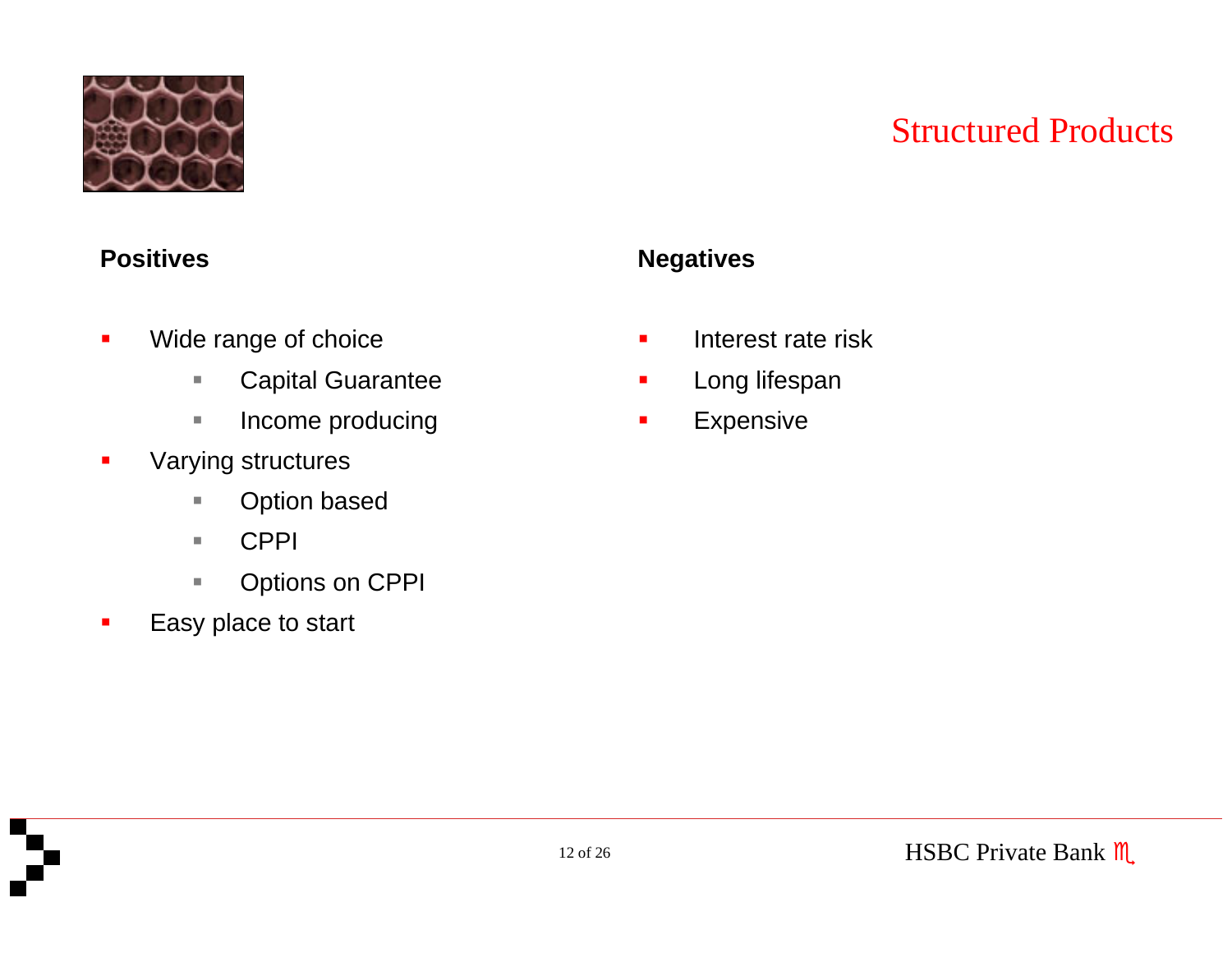

### Index linked funds

#### **Positives**

- $\blacksquare$ **Transparent**
- $\blacksquare$ Liquid
- $\blacksquare$ Lower fees
- $\blacksquare$  No requirement for individual manager due diligence

#### **Negatives**

- $\blacksquare$ Does the index meet your objectives ?
- $\blacksquare$  Difference in methodology
	- $\mathbf{u}$ HFR 1400 funds
	- $\mathbf{u}$ MSCI 431 funds
- $\blacksquare$ Investibility
- п Survivorship bias
- $\blacksquare$ **Performance**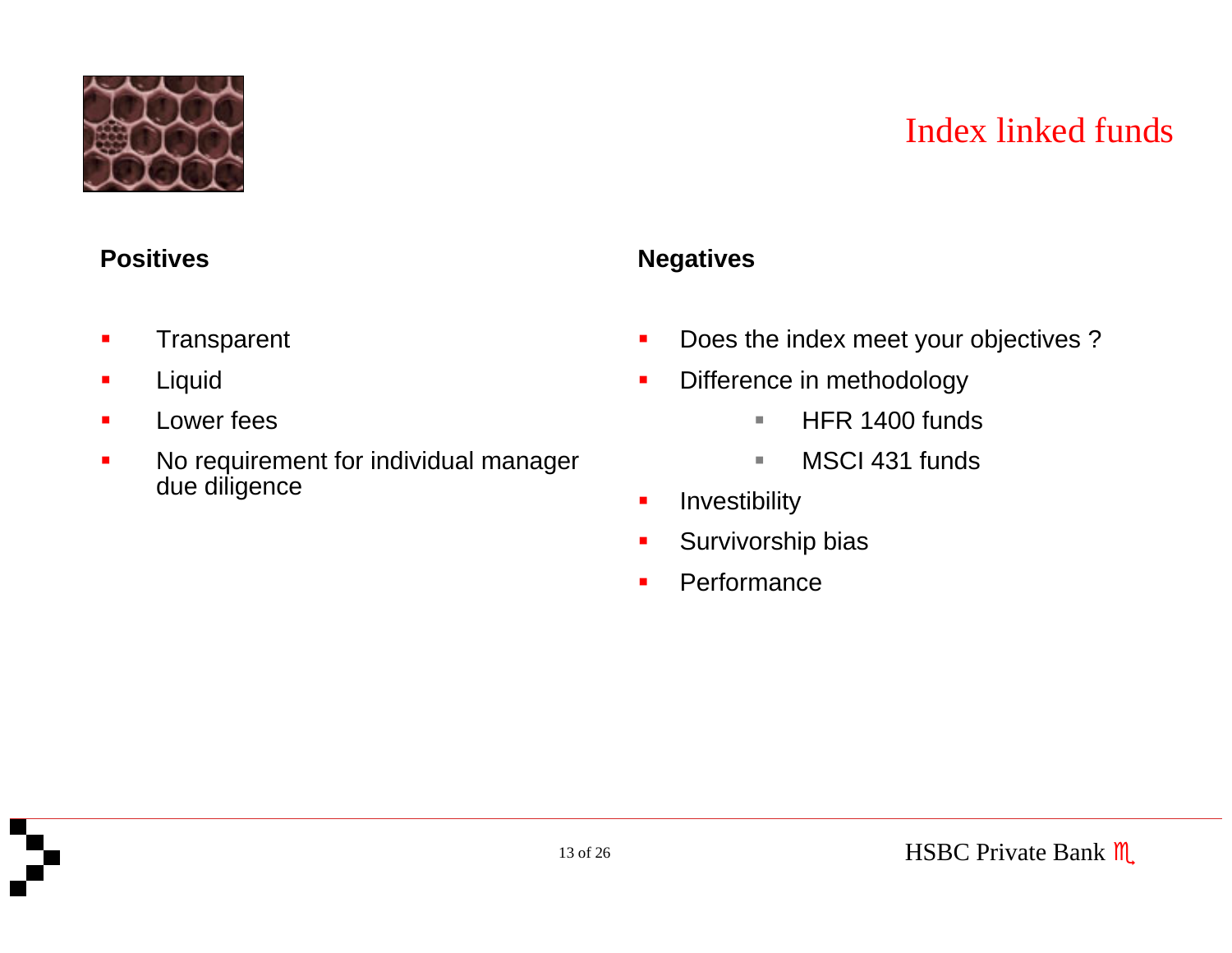

### Fund of Funds

#### **Positives**

- $\blacksquare$  Active management tends to produce index out performance
- $\mathcal{L}_{\mathcal{A}}$ Low entry levels
- $\blacksquare$ Optimal access to managers
- $\blacksquare$  Professional due diligence and monitoring

#### **Negatives**

- L. Fees
- $\blacksquare$ **Liquidity**
- Г Crowded market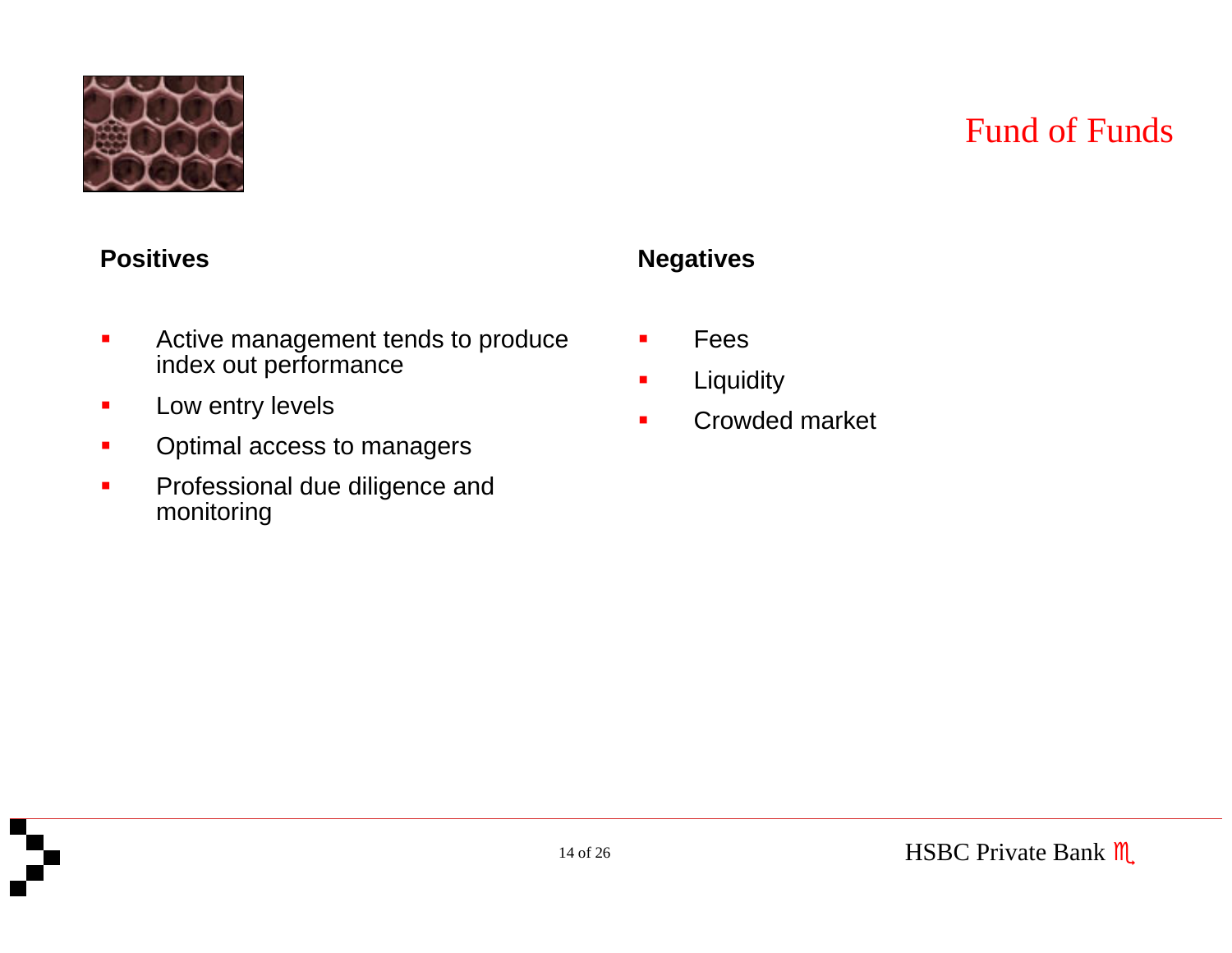

### Managed Account

#### **Positives**

- $\blacksquare$ **Diversification**
- $\blacksquare$ Specific mandate
- $\blacksquare$ **Lower costs**
- $\blacksquare$  Dedicated resource
	- $\overline{\phantom{a}}$ Portfolio manager
	- $\overline{\phantom{a}}$ Tailored reporting
- $\blacksquare$ Technology Exchange

#### **Negative**

L. Higher minimums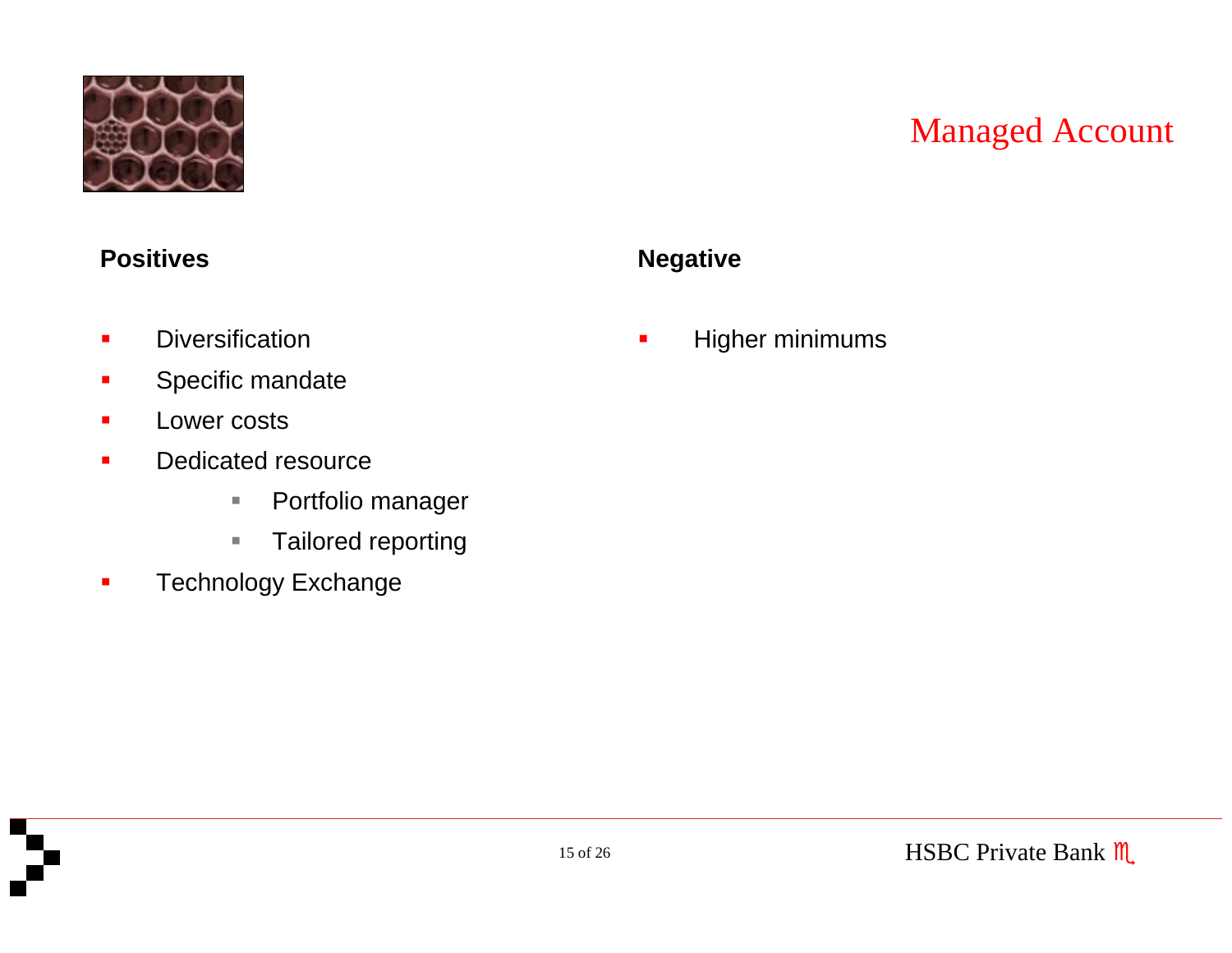

## Trends in today's market

HSBC Private Bank  $M$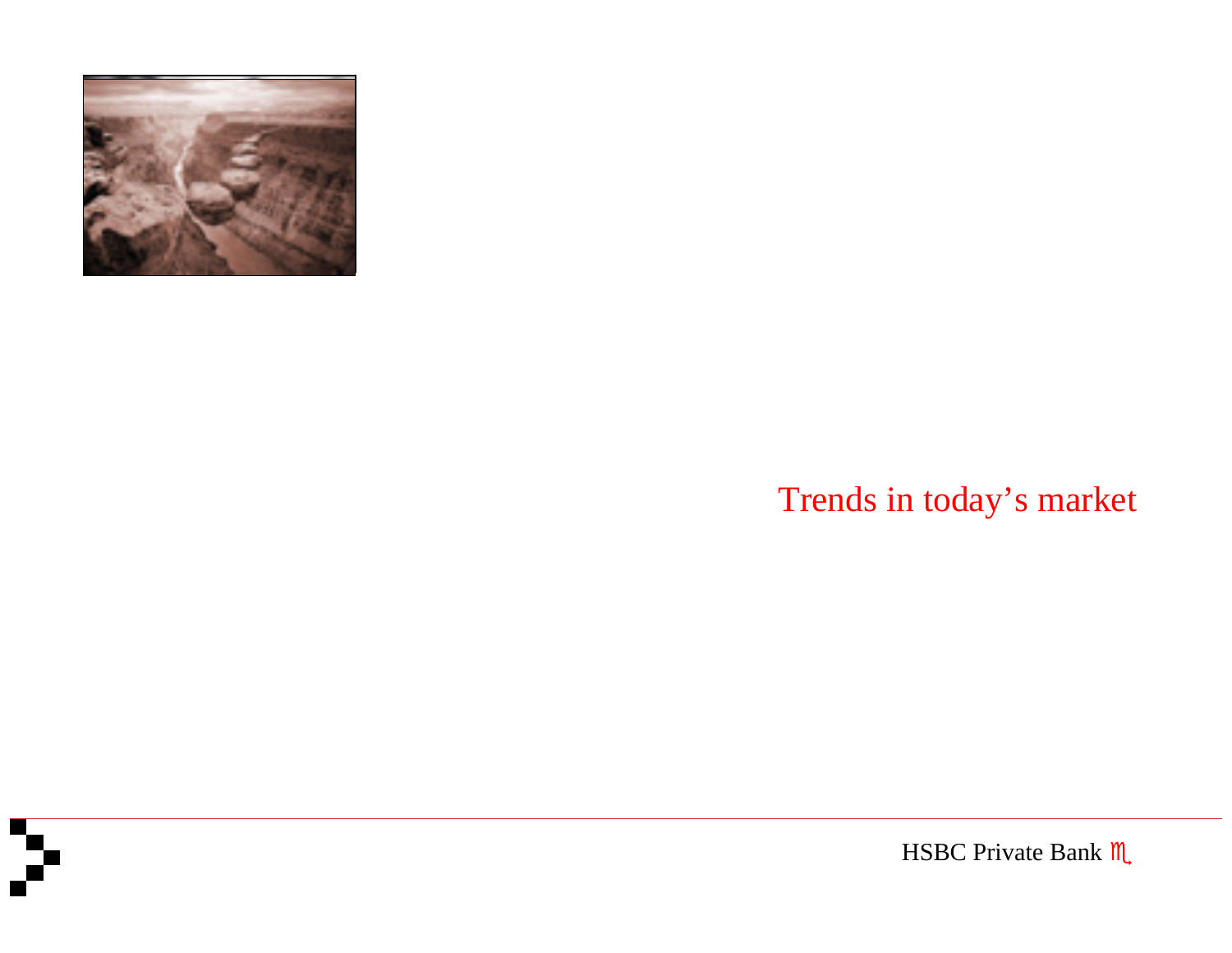

### Evolving trends today

#### **Rise in Pension fund investors**

**Increase in "Hybrid" funds**

**The alpha squeeze**

**Capacity constraints**

**Divergence of performance**

**More regulatory controls**

- **The last 12 months has since the launch** of 12 Hybrid funds managed by hedge fund groups investing long only on an absolute return basis
- The combination of passive index funds and portable alpha funds are squeezing traditional active managers
- **Performance numbers have fallen below** 10 year averages
- **Increasing role of Private Equity funds in** mergers
- **Increase in share holder activists**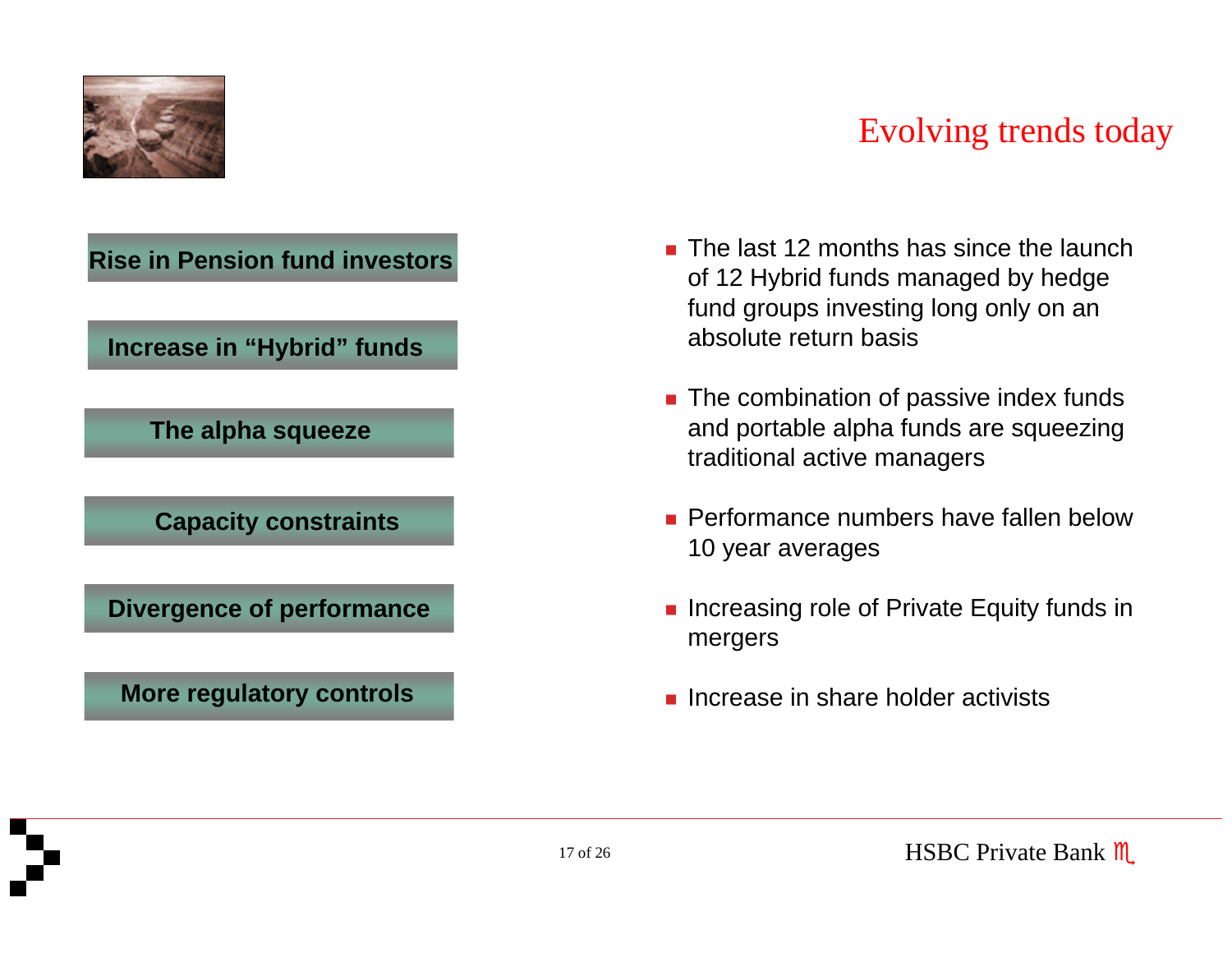

### Hedge fund strategies - Change over time (1990)

#### **Strategy Composition (Assets) - 1990**



Sources: Hedge Fund Research, HRIL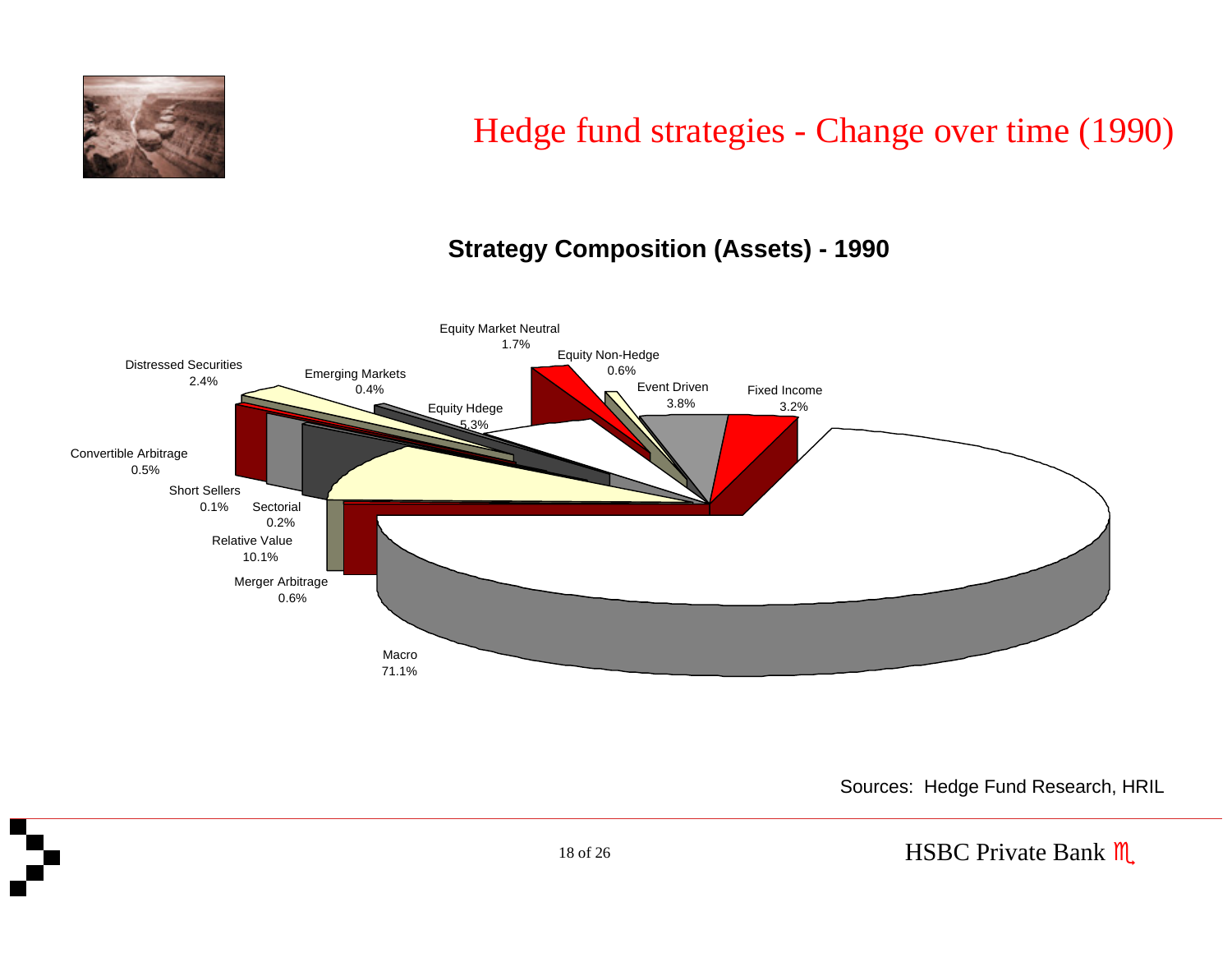

### Hedge fund strategies - Change over time (Q4 2005)

#### **Strategy composition (Assets) - Q4 2005**



Source: Hedge Fund Research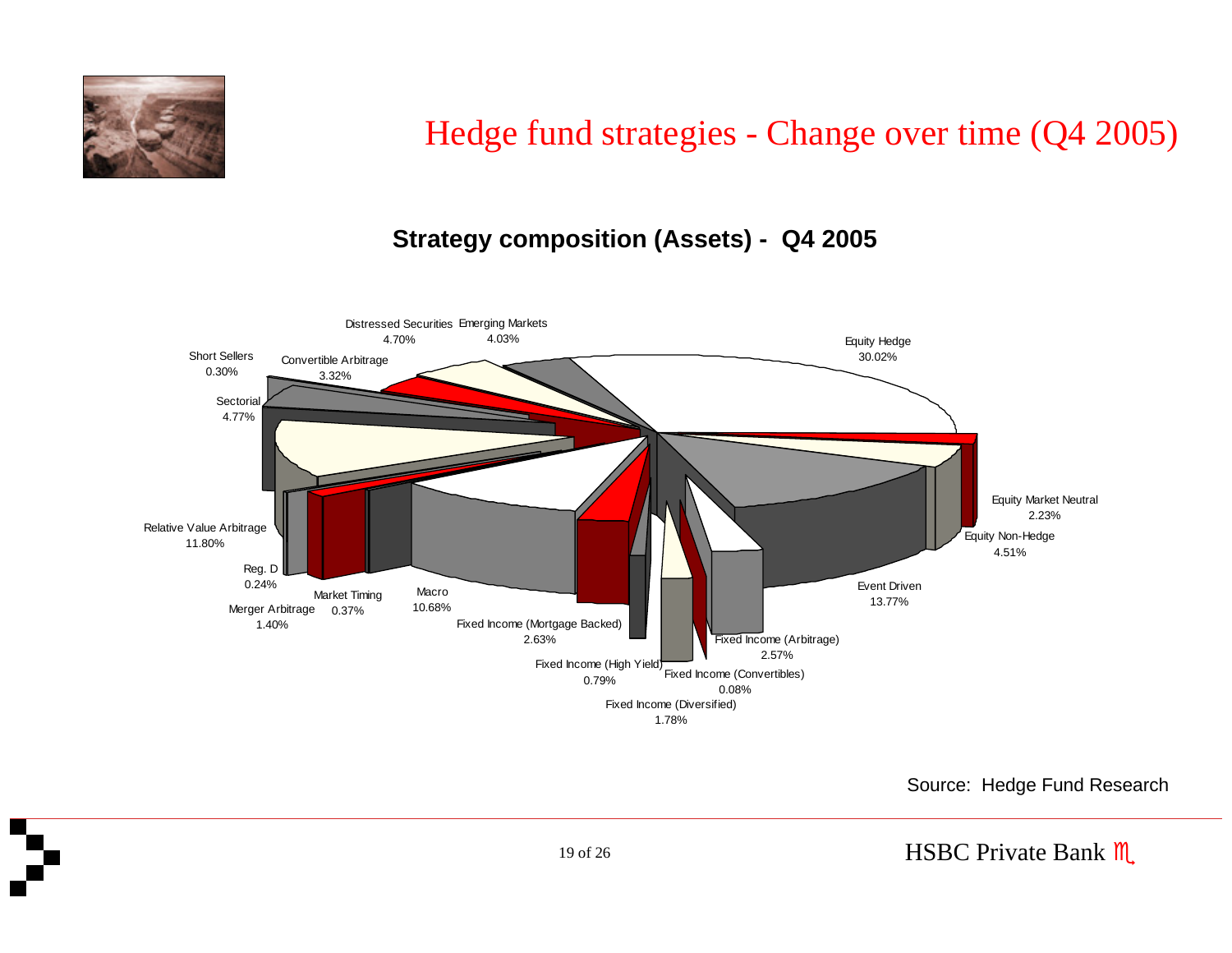### Identifying trends



GLOBAL LEADERS IN MULTI-MANAGER INVESTING

### *2005 – 2006 Russell Survey on Alternative Investing:*

- ш **Growth** – clearly, alternatives are poised for rapid growth, expected to reach record levels by 2007
- ш **Hedge funds will dominate** – continue to garner the greatest share of increased commitments among alternatives
- п **Smaller markets will invest heavily** – smaller capital markets have significantly increased their investment in alternatives compared to more mature markets, a trend that is expected to continue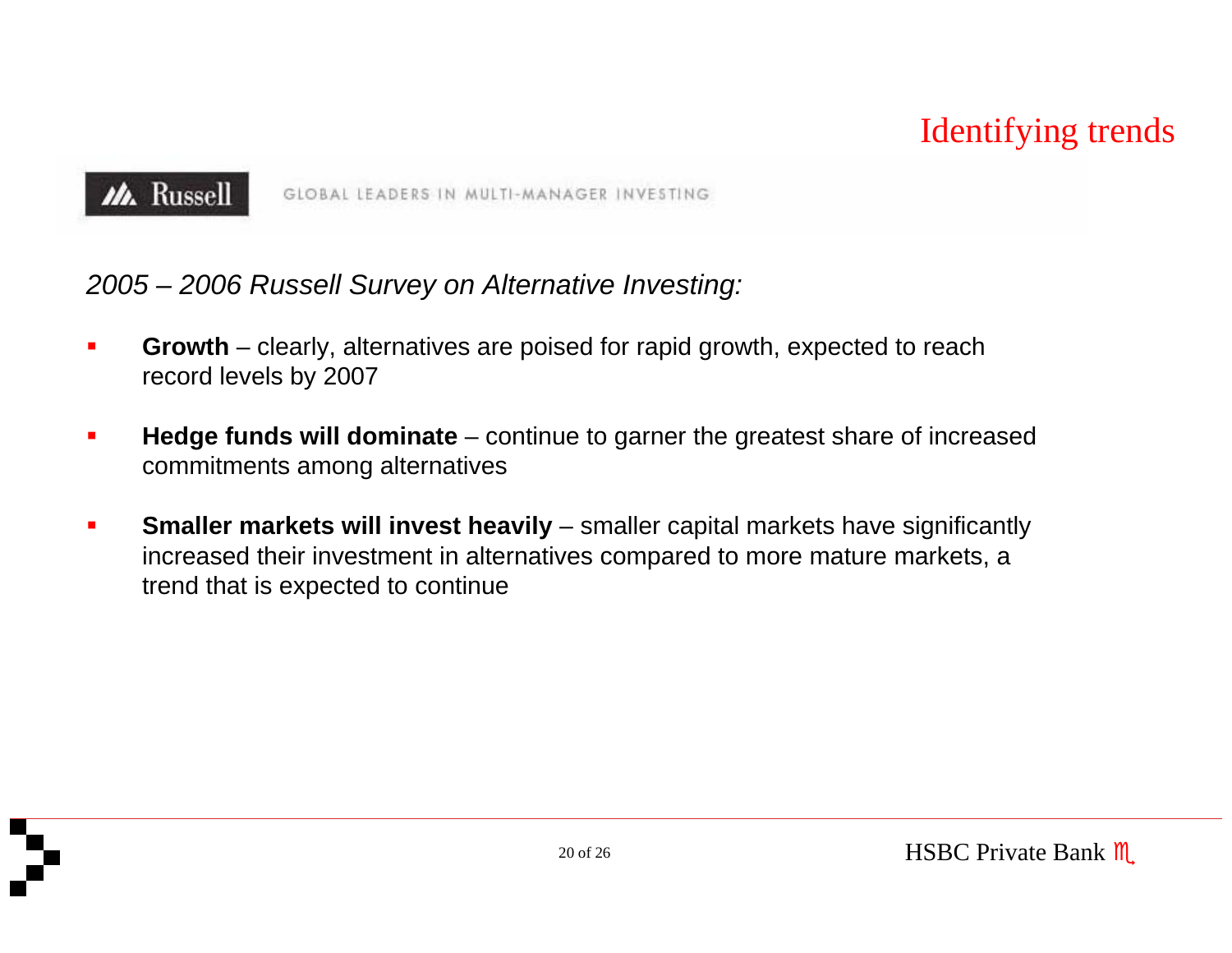

### Australia



*Sou r ce: The 2005 -2006 Ru sse ll Su rvey on A lternative Investing* 21 of 26*Tota l of 327 la rge organ izat ions responden t s*

21 of 26 HSBC Private Bank M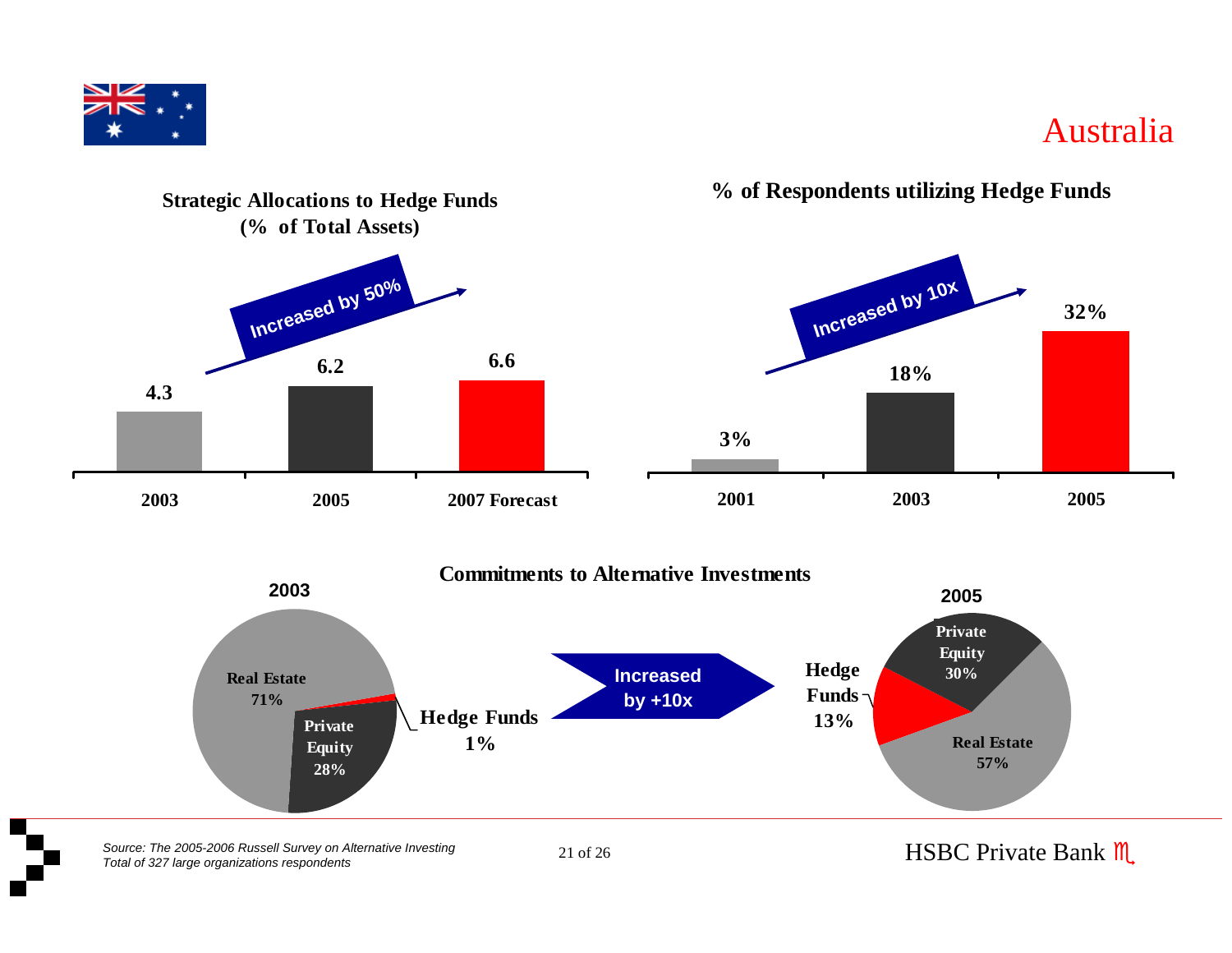

### Japan





*Source: The 2005-2006 Russell Survey on Alternative Investing Total of 327 large organizations respondents*

22 of 26

HSBC Private Bank  $M$ 

*\*Real Estate allocations were not included in 2003 survey for Japan*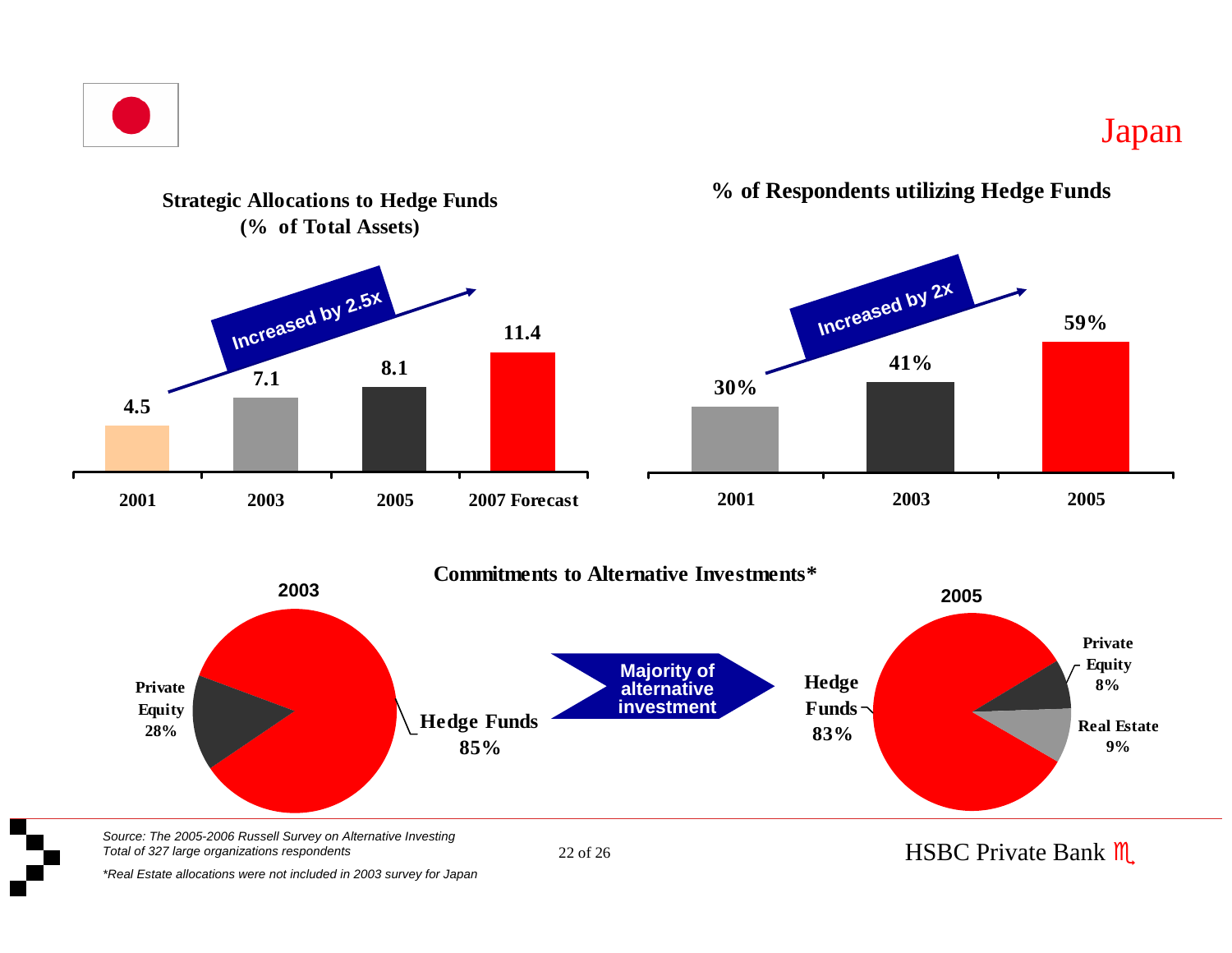

### North America



#### **% of Respondents utilizing Hedge Funds**





23 of 26 HSBC Private Bank M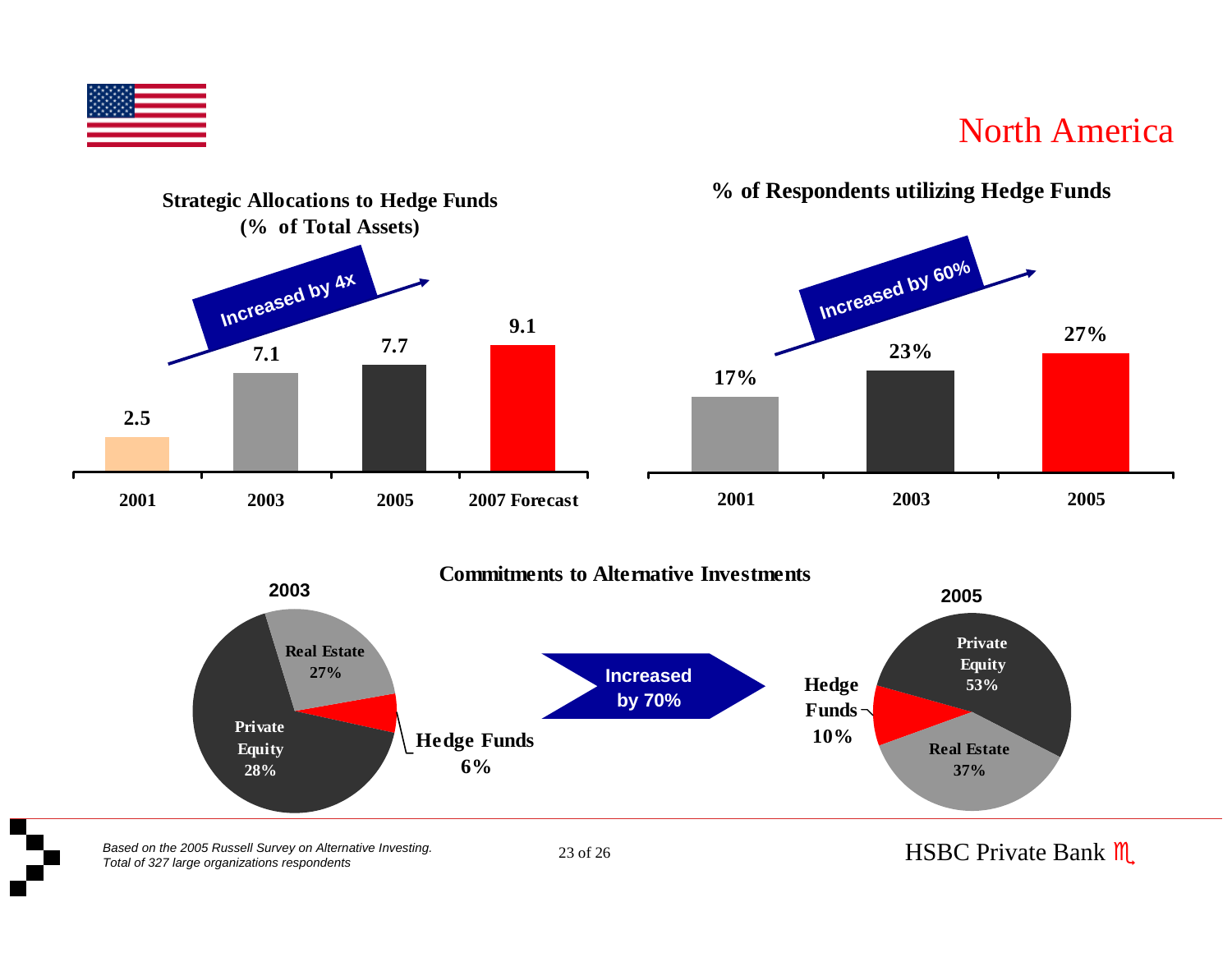

### Europe



**% of Respondents utilizing Hedge Funds**





*Ba sed on the 2005 R usse ll S ur v ey on A lterna tive Investing.* 24 of 26*Tota l of 327 la rge organ izat ion s re sponden ts*

24 of 26 HSBC Private Bank M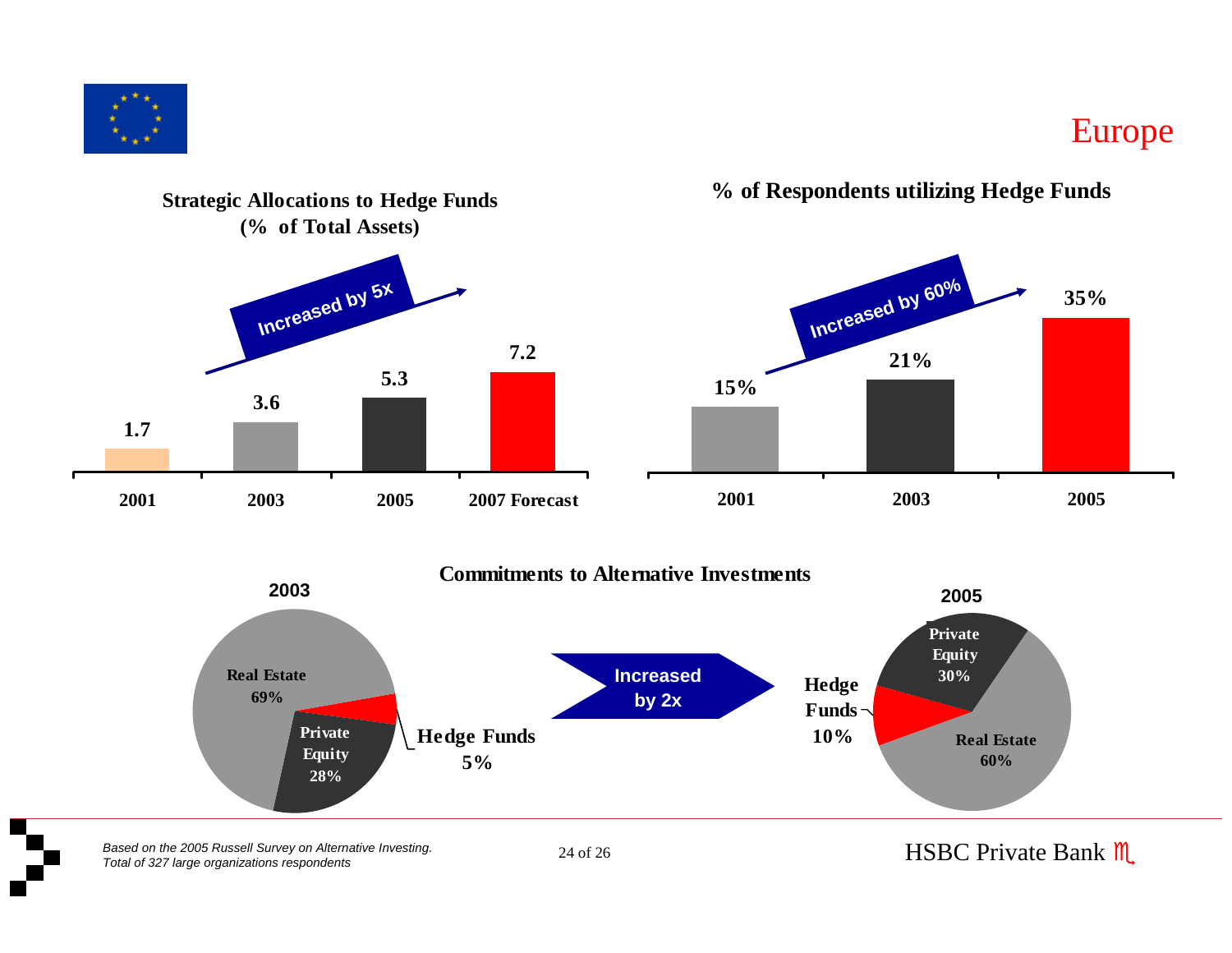### Hard times for hedge funds?

# **FORTUNE**

- П Hedge funds are estimated to represent only 2% by assets compared to US mutual funds
- П Rapid growth in the number of funds offered
- ▉ **EXEDENT Investors disappointed by poor returns in recent bear market**
- П Stock exchange concerns over perceived heavy impact of hedge-fund trading on some stocks
- п S E C scrutinising the sector

### **"Hard Times Come to Hedge Funds". 1970.**